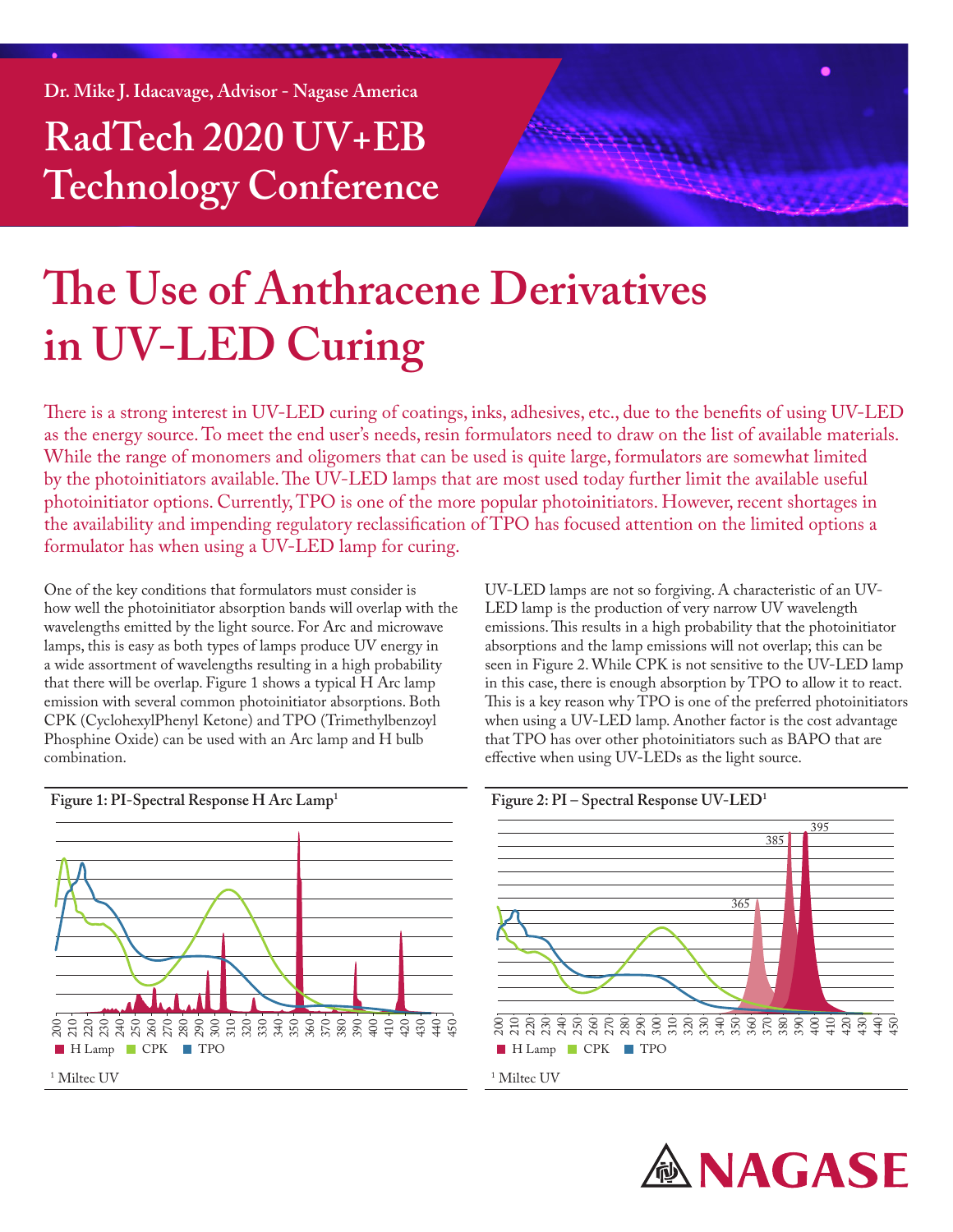Anthracene derivatives are a potential solution to broadening the range of photoinitiators that can be used with UV-LED lamps. Table 1 lists a few common anthracene derivatives that are commercially available (trade names are UVS-1101 and UVS-1331).

#### **Table 1**

| <b>Chemical Name</b>       | 9,10-DiButoxyAnthracene                          | 9,10-DiEthoxyAnthracene                          |
|----------------------------|--------------------------------------------------|--------------------------------------------------|
| Abbreviation               | <b>DBA</b>                                       | <b>DEA</b>                                       |
| Structure                  |                                                  |                                                  |
| Typical<br>Characteristics | Appearance: Yellow powder<br>Purity: 98% or more | Appearance: Yellow powder<br>Purity: 97% or more |

9,10-DiButoxyAnthracene (DBA) and 9,10-DiEthoxyAnthracene (DEA) both absorb at wavelengths that overlap well with the currently available UV-LED lamps on the market. (Figure 3)



Although both DBA and DEA absorb energy at wavelengths such as 385 nm and 405 nm produced by commercially available UV-LED lamps, they cannot form free radical species by themselves. However, they can transfer energy to photoinitiators that absorb at lower wavelengths which can then produce free radical species. These free radical species are then able to initiate polymerization. The mechanism by which the anthracene derivatives transfer energy is not clear and is now under investigation in the lab. Based on data to date, the energy is transferred by either a Triplet Energy Transfer process or an Excited State Energy Transfer (Table 2).

#### **Table 2**

| DBA <sub>+UV</sub> | $\text{DBA*}$ |                                                               |
|--------------------|---------------|---------------------------------------------------------------|
| $DRA^* + PI$       | $DRA + PI^*$  | Triplet Energy Transfer or<br>Excited State Electron Transfer |
| $PI*$              | $PI-$         | Initiator Produces Radicals                                   |

TPO is an excellent photoinitiator due to its ability to absorb at wavelengths that are emitted by 385- and 405-nm UV-LED lamps. However, both the cost and periodic supply issues result in the search for potential substitutes to TPO. We compared TPO with a range of commonly found free radical photoinitiators. The experiment was run using the photoinitiator alone and with 0.2 PHR of DEA. The reaction was monitored by observing the total exotherm by Photo-DSC (Figure 4).



**Formulation: Monomer: TMPTA, PI: 5.0 phr and TPO @ 3.0 phr, Sensitizer: DEA 0.2 phr, Light source: 405nm UV LED (100 mW/ cm2)**

In this test, photoinitiators 1173, 184 and 651 showed an increase in the reaction when compared to the photoinitiators by themselves. However, in each case, the total reaction was less than that of TPO.

Based on these initial promising results, it was believed that a modified anthracene derivative may increase the photopolymerization to meet or exceed that of TPO. A new anthracene derivative -designated ESA - was developed in the lab with the general structure shown in Figure 5.

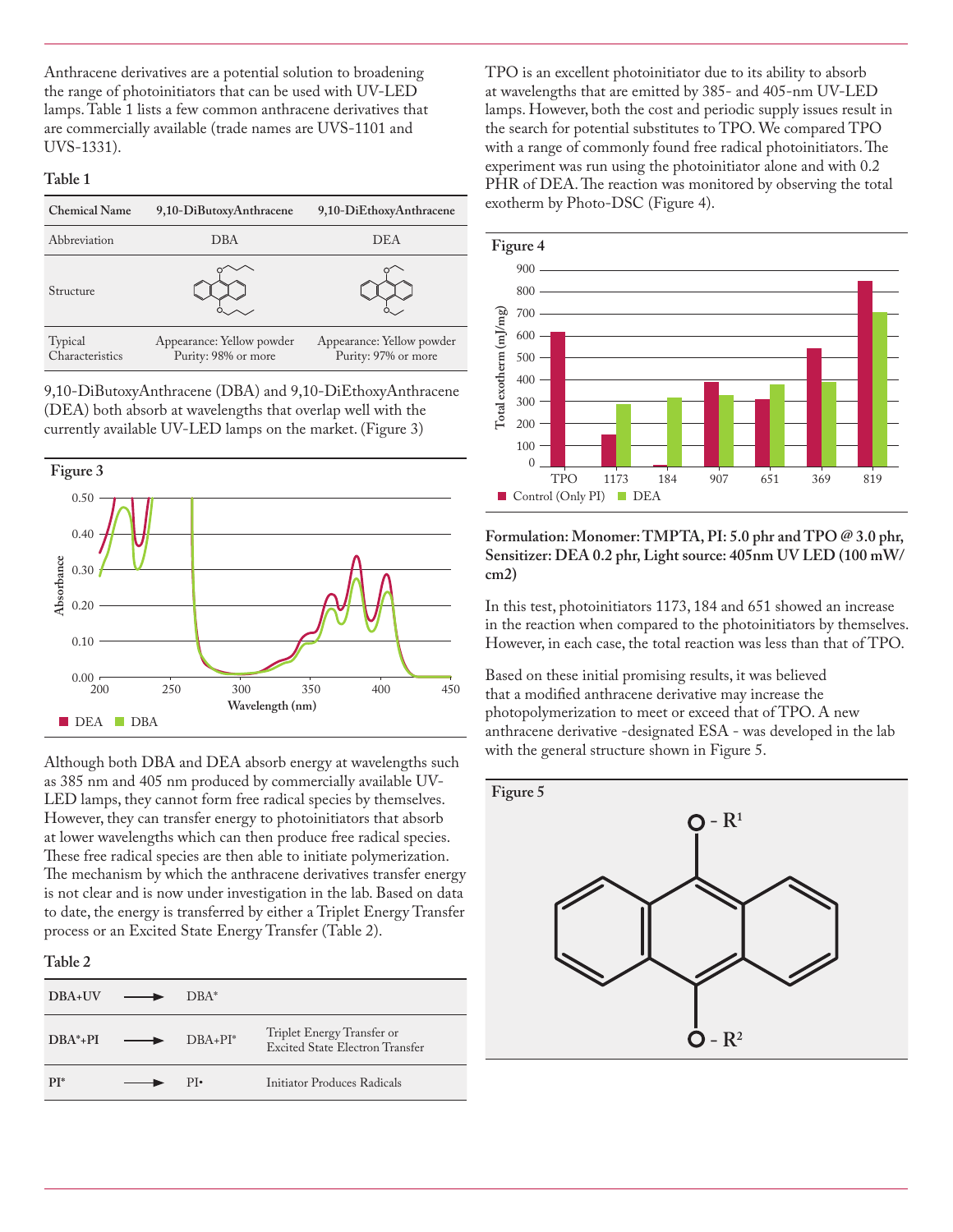A second series of experiments was run using the photoinitiator alone and with 0.2 PHR of ESA. The reaction was monitored by observing the total exotherm by Photo-DSC (Figure 6).



#### **Formulation: Monomer: TMPTA, PI: 5.0 phr and TPO @ 3.0 phr, Sensitizer: ESA 0.2 phr, Light source: 395nm UV LED (100 mW/ cm2)**

In this case, most combinations of photoinitiator and the anthracene derivative ESA demonstrated reactivity equal to or better than that of TPO.

Thioxanthone type sensitizers such as ITX have traditionally been used as sensitizers for free radical photopolymerizations. To compare the effectiveness of anthracene derivatives to ITX when using UV-LED lamps for cure, the experiment shown in Table 3 was run and the results given in Figure 7. TPO was used as the control photoinitiator.

#### **Table 3**

| <b>Test Condition</b> | TMPTA 100 part + 907 5 PHR+DBA 0.2 PHR |  |
|-----------------------|----------------------------------------|--|
|                       | TMPTA 100 part + 907 5 PHR+ITX 0.2 PHR |  |
|                       | TMPTA 100 part + TPO 5 PHR             |  |
| <b>Light Source</b>   | $LED 365 + 405nm$                      |  |



After 5 minutes of exposure, the combination of the photoinitiator 907 and DBA outperformed both the use of 907 by itself and the combination of 907 and ITX. In fact, the anthracene derivative DBA matched with the 907 photoinitiator gave essentially the same conversion as TPO.

To complete the work on free radical curing, we examined the use of anthracene derivatives in pigmented coatings. In this case, a simple black pigmented coating was cured using an iodonium salt as the photoinitiator. The Optical Density of the cured coating was greater than 1.5 and a UV-LED lamp at 365 nm was used as the UV source (Figure 8).



**Formulation: Tetraacrylate monomer, PI: Iodonium Salt (4.1 phr, Film Thickness 18 µm, OD value > 1.5, Light source: UV LED 365 nm (30mW/cm2) covered with PET**

In this case, curing was negligible if the photoinitiator was used without any sensitizer present. As the anthracene derivative DBA is added at increasing levels, the amount of time needed to achieve surface cure drops dramatically.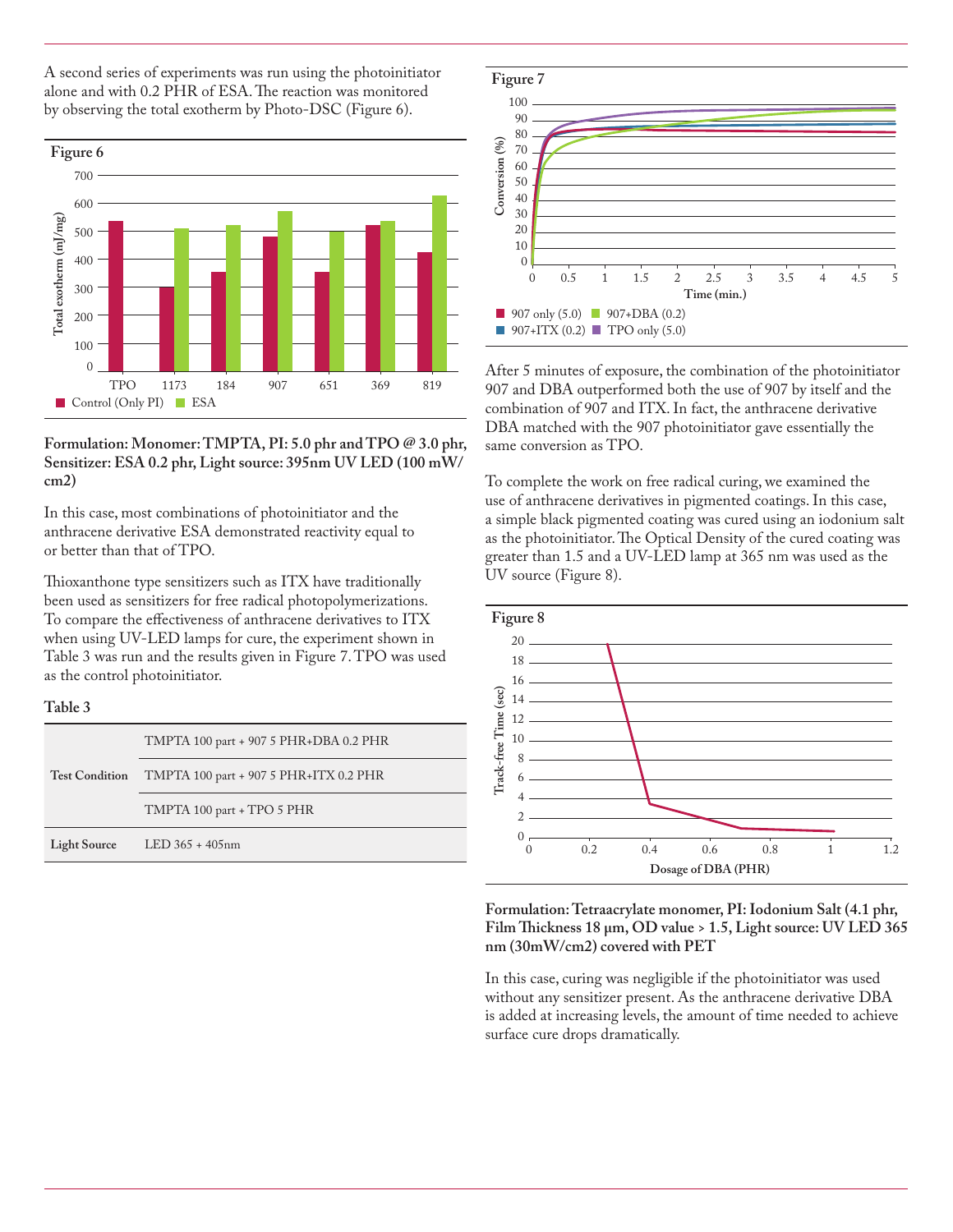Like the use of anthracene derivatives in free radical curing, these sensitizers can also play a role in UV-LED cationic cure. The overall mechanism is believed to be like the mechanism of anthracene derivative sensitization in free radical cure mentioned earlier in this paper. J. Myoung-Souk and J. Crivello have suggested the following process for the role of anthracene derivatives in cationic cure (Figure 9)





The performance of the anthracene derivatives varies with the type of photoinitiator used in cationic cure. Figure 10 illustrates the impact that the addition of DBA has on iodonium photoinitiators when compared to sulfonium initiators while cured using a 405 nm UV-LED lamp. DBA is particularly effective at a dose range of  $0.4 - 0.6\%$ .



**Formulation: Cycloaliphatic Epoxy, PI: Sulfonium or Iodonium, Anthracene: DBA, Thickness: 5µm, Light source: UV LED 405nm (50mW/cm2)**

A traditional class of sensitizers used in cationic cure is thioxanthones. When comparing the absorption spectra of DEA and DBA with a typical thioxanthone DETX, one would predict that DEA, DBA and DETX would be interchangeable when it comes to their use in UV-LED cationic cure applications (Figure 11).



However, a comparison between DBA and DETX has shown there to be a surprising difference between the two sensitizers (Figure 12). In this case, the use of DBA was shown to achieve a threefold reduction in the time to pass the thumb twist cure test required by the customer.



**Formulation: Cycloaliphatic Epoxy, PI: Sulfonium salts 5 wt%, Sensitizer: DBA or DETX diethyl thioxanthone, Blue pigments (P.B.15): 30 wt%, thickness: 30 µm, Light source: 365nm UV LED (< 1 mW/cm2)**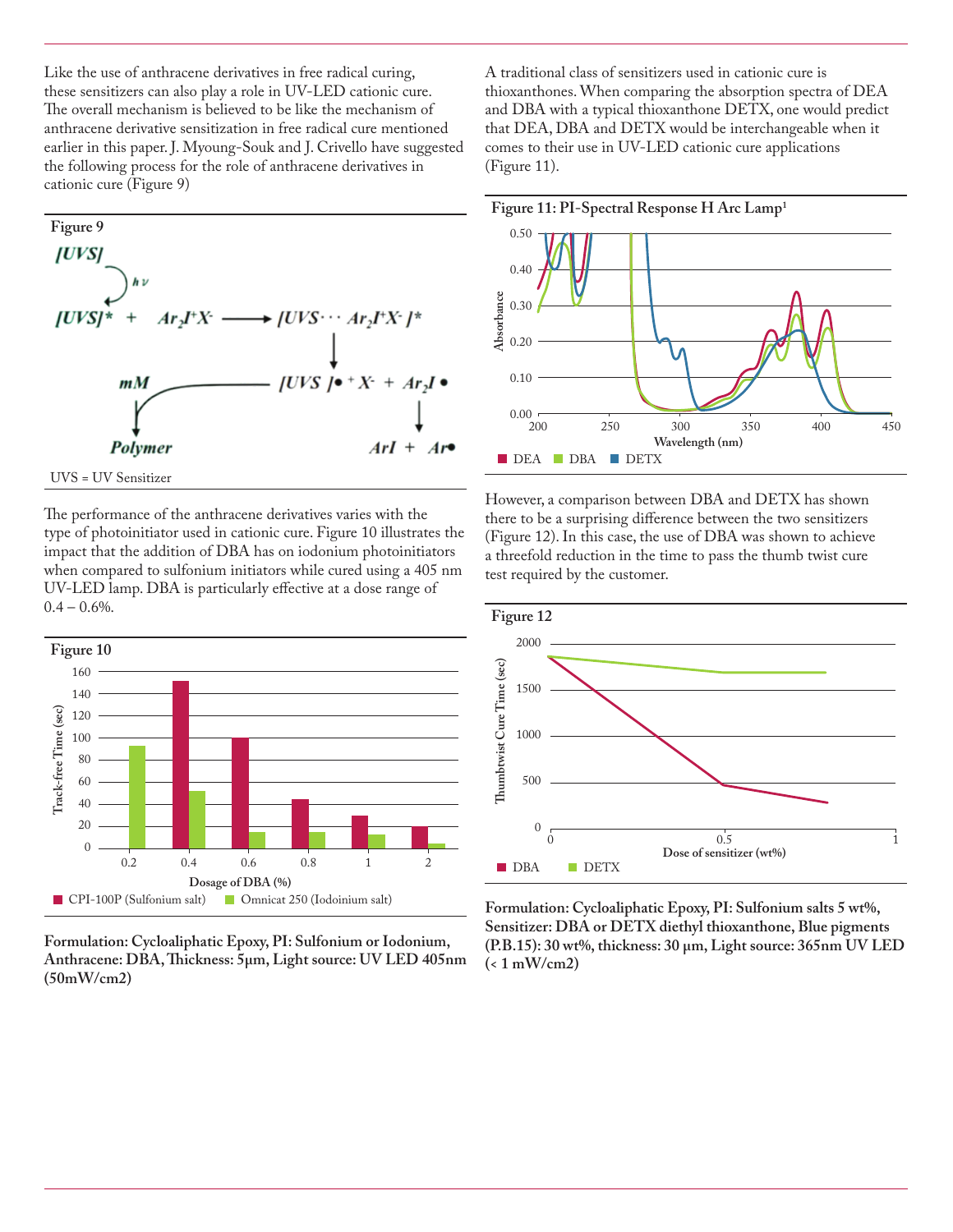In this case, the formulation tested contained 30 wt % blue pigment. The use of pigments in cationic cure coatings and inks is common. The use of anthracene derivatives in pigmented coatings could allow the utilization of the higher wavelength absorption bands of the anthracene derivative followed by the transference of energy to a photoinitiator that may be blocked by the pigment. In this experiment, a black matrix coating used in LCD displays was cured using a 365 nm UV-LED lamp. The base formulation did not exhibit any cure. When DBA was added to the formulation, the time to cure was reduced in line with the amount of DBA used with a tack free state achieved using a 1.0 phr level of the anthracene derivative (Table 4).

**Table 4**

| DBA (phr) | Tack-free time (sec) |
|-----------|----------------------|
| 0.0       | <b>NA</b>            |
| 0.4       | >600                 |
| 0.7       | >60                  |
| 1.0       | 30                   |

**Formulation: Cycloaliphatic Epoxy, PI: Iodonium salt in propylene carbonate, Sensitizer: DBA, Black Paste – 7 phr (1.3 O.D.), thickness: 12 µm, Light source: 365nm UV LED (30 mW/cm2)**

The use of anthracene derivatives is applicable across a range of pigmented cationic-cured inks. Figure 13 illustrates the use of DBA in blue, yellow and red cationic cured inks. The lamp used in all cases was a 365 nm UV-LED. In all cases, a reduction in cure time was seen with the largest reduction obtained when iodonium salts were used as the photoinitiator. It should be noted that, using 1.5 wt% of DBA, the cure speed of the iodonium salt-initiated formulation approached that of the sulfonium salt-initiated formulation.



**Formulation: Cycloaliphatic Epoxy, PI: Sulfonium or iodonium salts 10 wt%, Sensitizer: DBA or DETX diethyl thioxanthone, Pigments: 20 wt%, Light source: 365nm UV LED (< 1 mW/cm2)** The ability an anthracene derivative molecule to transfer energy to a photoinitiator is not only useful in pigmented systems but can also be used to enhance cure in thick films. Anthracene derivatives are excited by long wavelength light which can reach the bottom of a thick layer. This leads to a more complete cure due to the transfer of energy to the photoinitiators in the bottom layer (Figure 14).



In the following experiment (Figure 15), the amount of cure was determined at various levels versus the amount of DBA used in the formulation. In this example, DBA, at a 0.2 wt% level, was able to cure a 1.6-mm thick film. Note that the cure thickness is dependent on the amount of the anthracene derivative.



**Formulation: Cycloaliphatic Epoxy, PI: Iodonium salt 2.5 phr, Anthracene: DBA, Thickness: varied, Light source: UV LED 405nm (50mW/cm2), Time: 120 seconds**